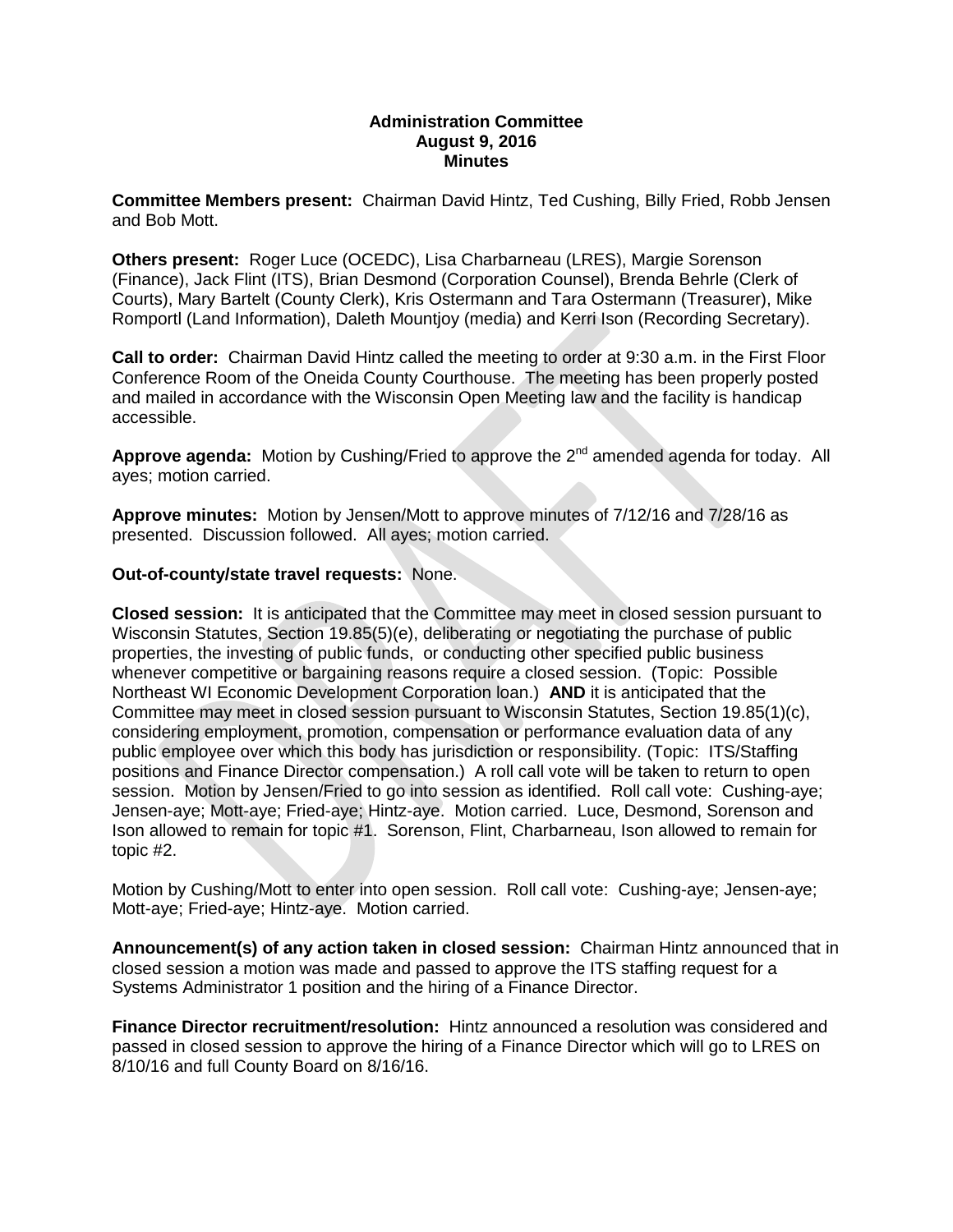## **Vouchers, reports, purchase orders, line item transfers and updates:** *ITS:*

- *SA1 Staffing request/resolution:* Hintz announced this was considered and passed in closed session. The resolution will be presented to LRES on 8/10/16 and the full County Board on 8/16/16.
- Motion by Cushing/Mott to approve the vouchers and line item transfers as presented by ITS. All ayes; motion carried.
- *Wi-Fi resolution:* Motion by Cushing/Jensen to approve the Wi-Fi resolution and forward to County Board for consideration. All ayes; motion carried.
- *Wireless Communications Policy:* Flint noted a policy is required by CJIS which addresses how passwords are implemented. Motion by Cushing/Hintz to approve the Wireless Communications Policy as presented. All ayes; motion carried.
- *Updated Social Media/Web open records compliance policy:* This was discussed at a previous meeting and is necessary for website archiving compliance. Flint noted the cost for software/licensing fee is \$6,000. He plans to include in the ITS budget for 2017 but noted future costs will be charged back to departments who have a website, Facebook page, etc. Motion by Cushing/Fried to approve the Social Media/Web Open Records Compliance policy as presented. All ayes; motion carried. If funding is not approved for the 2017 budget the policy will not be implemented.
- *Information Technology Purchasing and Funding:* Flint indicated the policy is just informational and was also discussed at a prior meeting. Cushing recommended the three policies be presented at a Department Head meeting.
- Flint noted 1/3 of departments have responded to his request to meet regarding their needs.
- *2017 Capital Improvement program requests:* Jensen noted the net difference from prior year requests is \$112,000. Flint discussed electronic voting and upgrading to Office 2016. Motion by Cushing/Hintz to approve the 2017 CIP requests and forward to the CIP Committee for consideration. All ayes; motion carried.

# *County Clerk:*

• Motion by Jensen/Cushing to approve the vouchers, purchase orders and line item transfers. Discussion followed. All ayes; motion carried.

# *Treasurer:*

- *Discuss 2015 In Rem Properties Going to Court:* Ostermann reviewed in detail the updated list of in rem properties that will be going to Court on 8/29/16. Ostermann, Desmond and Romportl met and made recommendations for each property. The Land Records Committee will meet on 9/13/16 to assign a price for an anticipated sale in November. Discussion was held on properties that may have issues/risk.
	- o CA 629-2: Expect payment. Take property if not paid.
	- $\circ$  CA 971-8: Mapping issue, remnant parcel. There is a private road over a small portion of the property, will sell subject to easement. Adjoining owner would like property. Take property.
	- o MI 569-14: Public boat landing, improved with easement. DNR interested. Take property and deed to the State.
	- $\circ$  MI 570: Public boat landing, improved with easement. DNR interested. Take property and deed to the State.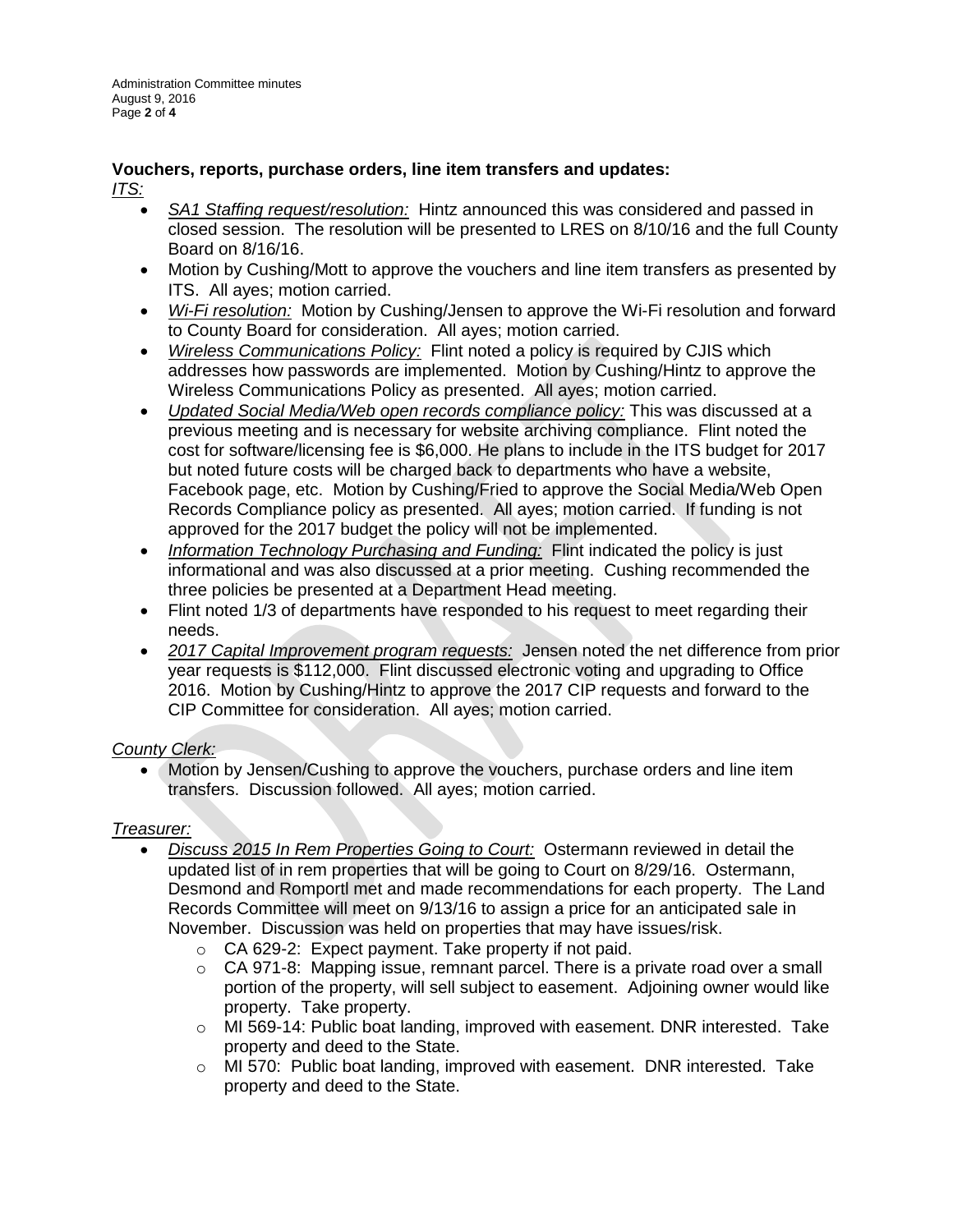- $\circ$  PE 601-15: Possible small cleanup but expect payment. Take property if not paid.
- $\circ$  PL 1041-1: Probate has not been filed to dissolve the trust. Son is using property to access adjoining property as he believes he has an easement. Take property but there may be complexities with adjoining property tenant.
- $\circ$  RH 297: Potential cleanup costs as there may be an underground storage tank (abandoned 1986). Take property as is.
- $\circ$  RH 724: Vacant but possible squatter. Cleanup, water in basement, possible mold. Discussion followed regarding cost, risk and liability versus getting property back on the tax roll. Take property.
- $\circ$  RH 951-1: Occupied, owner must provide proof of bankruptcy prior to court. Take property.
- o RH 2151: Potential environmental risk due to neon signs and fluorescent bulbs. (1) Contact two interested parties regarding purchasing property as is (take property) and (2) contact city regarding cleanup. If willing to assist, place a hold on the property.

Motion by Jensen/Cushing to take the In Rem foreclosure properties as recommended. All ayes; motion carried.

- **Statement(s) of cash:** Motion by Cushing/Hintz to receive the July statement of cash account as presented. All ayes; motion carried.
- Motion by Jensen/Cushing to approve the Treasurer's vouchers. All ayes; motion carried.
- *Open bids for title work for in rem foreclosures:* Ostermann opened and read the title search bids received for the upcoming In Rem properties. Bids are as follows:
	- o Oneida Title: \$150 per parcel search, \$30 per update.
	- $\circ$  Shoreline Title: \$63 per parcel search, copy of most recent deed, special assessments. No additional fee for updates.
	- o Midwest Title Group: \$120 per parcel search.

Motion by Cushing/Jensen to accept the bid of Shoreline Title at a cost of \$63 per parcel, with no cost for updates. All ayes; motion carried.

# *Finance:*

- Motion by Cushing/Jensen to approve the bills for Finance. All ayes; motion carried.
- Sorenson reported the State has issued preliminary net new construction numbers noting a .66 increase for Oneida County (levy can increase \$94,000). The County was under the levy limits by \$96,974 in the 2016 budget which will allow for a \$191,247 increase in 2017 (1.2% increase).
- Motion by Cushing/ Hintz to receive the 6/30/16 general investment summary. All ayes; motion carried.
- *Affordable Care Act (ACA) Potential Penalties:* Sorenson noted the ACA data was due 6/30/2016. The software program was ready on 6/24/16; however, she was unable to access the system and ran into numerous errors. She re-filed, with assistance, after 8- 10 attempts. Sorenson documented all efforts to file in a timely manner. Since it will likely take two years for the IRS to review the data and she will have retired, Sorenson drafted a letter to the IRS and made copies of the documentation to be submitted if late